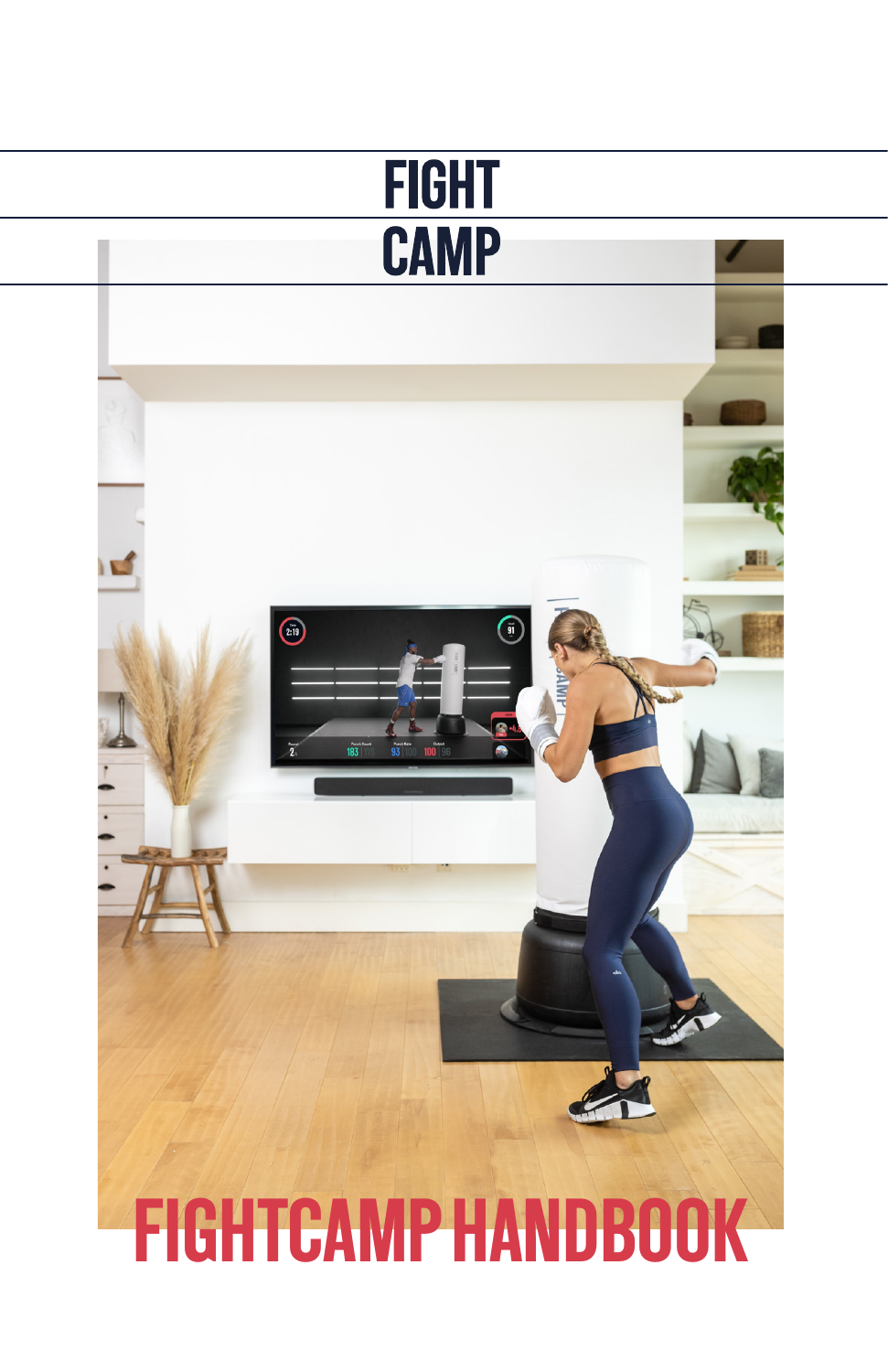# WELCOME TO FIGHTCAMP!

Dear FightCamp Member,

On behalf of our entire team: Welcome to FightCamp! We could not be more excited for what's ahead of you.

A few years ago, when I started working on the technology that would eventually become FightCamp, I needed a way to know I was getting better at boxing over time. As our punch trackers came to life, and were used by some of the best professional fighters in the world, we realized there were many more people like myself out there — people who want to know their hard work is paying off, and who want to see themselves getting better over time. So we built FightCamp to bring this concept into your home.

Everything we have built into this product is meant to help you experience meaningful progress, and to motivate you to fight for the best version of yourself. Whether you are brand new to boxing & kickboxing, or whether you have years of experience, I'm confident FightCamp will push you to your limits in the best way. It will not always be easy, but growth and change are born in the moments where we are challenged most.

We're here to support you every step of the way. Everyone from myself to our Trainer & Customer Support teams, to our Marketing & Engineering teams - we're in your corner. Reach out to us at any point with feedback so we can continue to make FightCamp better.

Let's get stronger together!



por

Khalil Zahar CEO @ FightCamp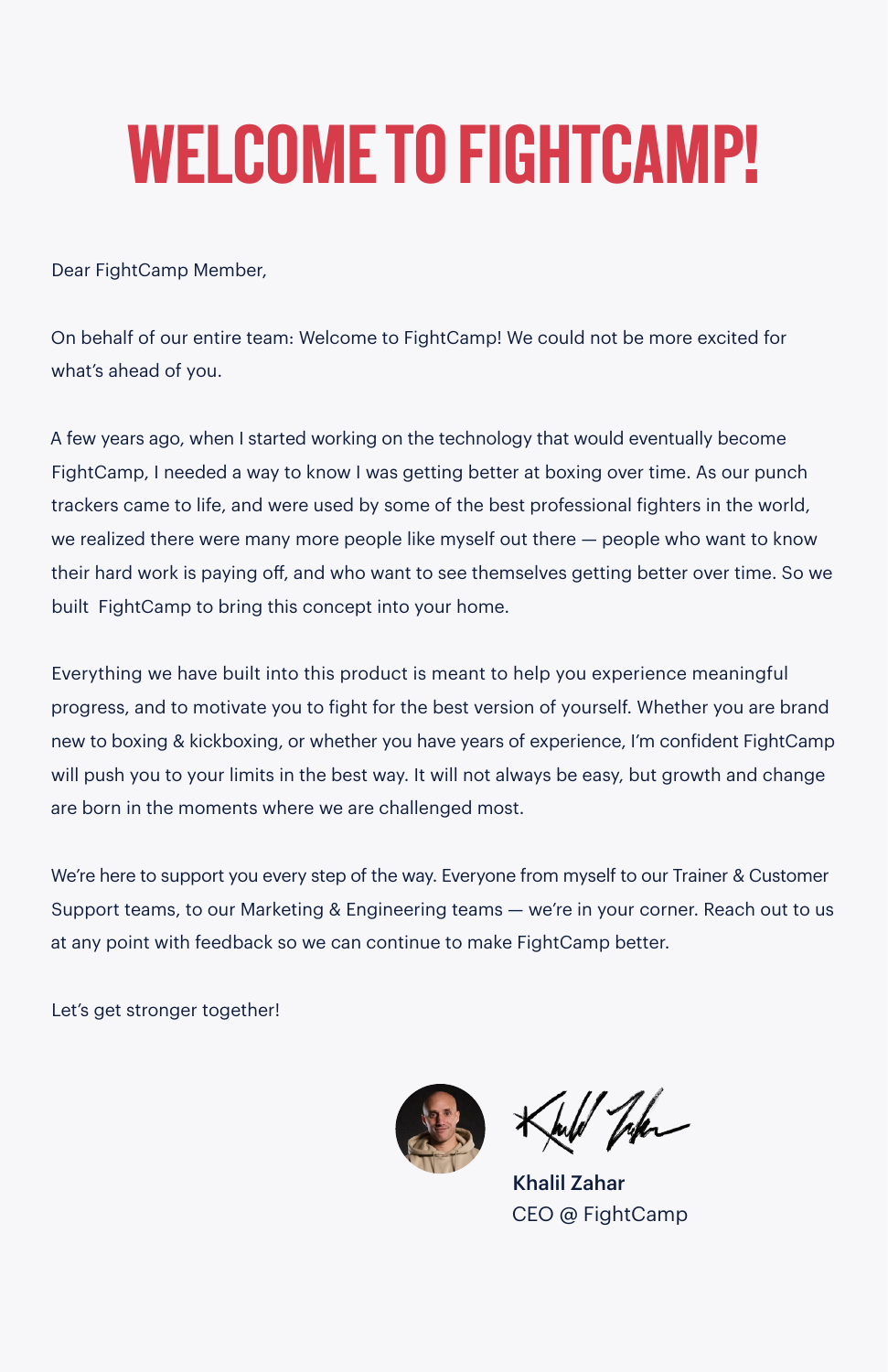# GETTING STARTED: FIGHTCAMP APP

# LOGGING INTO THE APP

It's time to get started. Create an account on the FightCamp app. If you made the purchase, please create your account with the email used at the time of purchase. This will allow for your trackers to be synced to your membership automatically. If you did not make the purchase, choose any email address you'd like. Your trackers will be synced to the membership in the steps below using the activation code.

Once your account is created a User profile will appear. In your user profile, you will be able to see your total workouts, rounds, punches, and badges earned through your time with FightCamp.



DOWNLOAD THE APP

# ACTIVATION CODE

Each FightCamp purchaser is given a unique code that registers their trackers to their membership. If you're not signed in with the email used when purchasing, you will need this code to complete your setup to get started with tracker workouts. You will also need this code to add family and friends to your membership. You can find your unique 6-digit activation code in an email titled, "Make Sure You're Ready To Get Started With FightCamp". Once your membership is registered, you will also be able to find this activation code in the "punch trackers" tab in the "more" section of the app.

# MEMBERSHIP SHARING

Sharing your membership and the benefits of trackers is easy.

#### Each additional user must do the following:

- Download FightCamp on their mobile device (or be sure another FightCamp account is logged out if sharing a mobile device)
- Create a new account
- When prompted, type in the 6-digit activation code sent to the purchaser via email (or listed in the "punch trackers" tab in the "more" section of the app)

Please note: only 1 pair of trackers is needed per household; each pair can hold up to 5 different user accounts. Each individual user account ensures that personal paths completed, badges earned, and other FightCamp metrics are kept separate from other fighters in the home.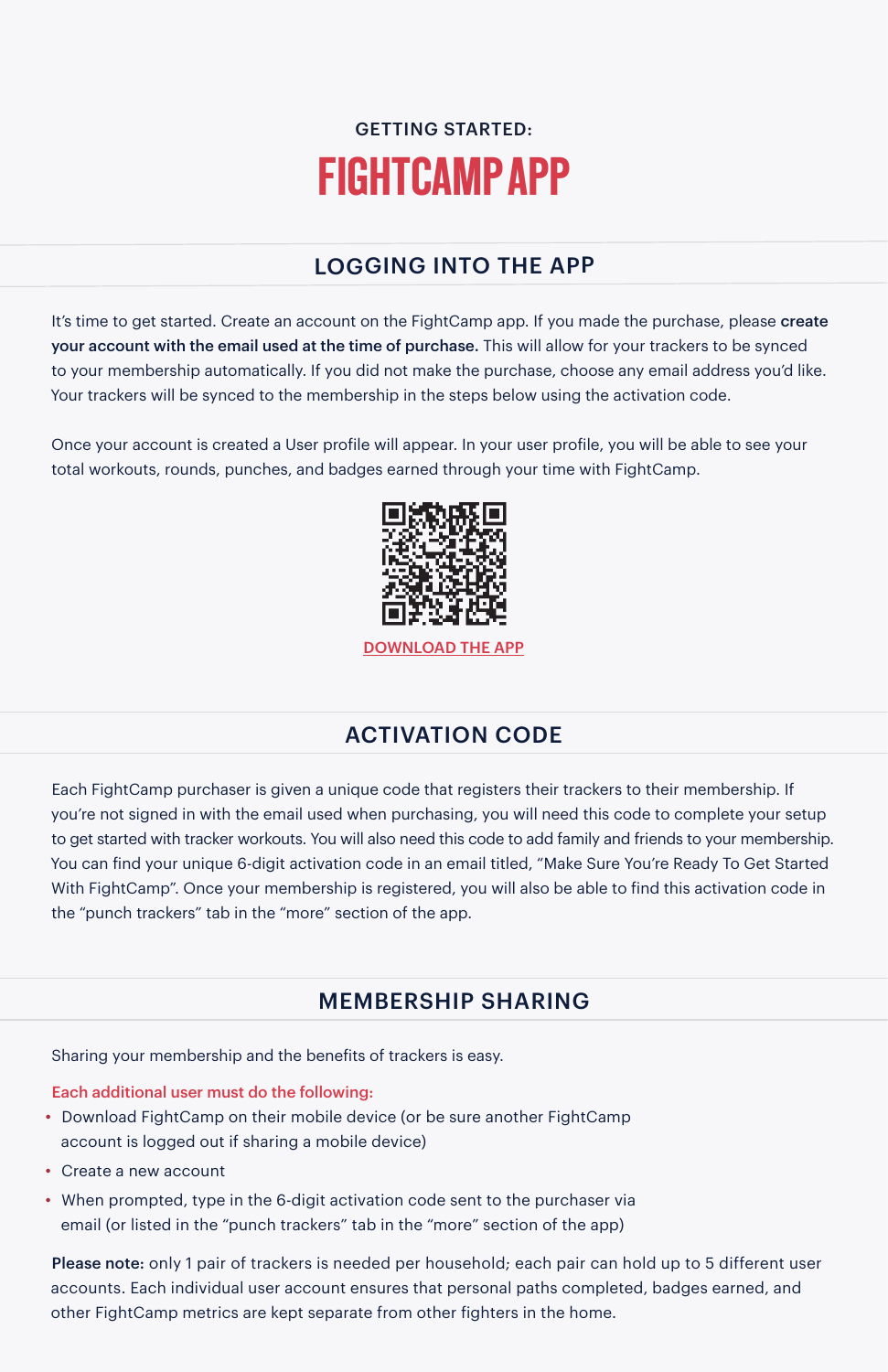# GETTING STARTED: EQUIPMENT SET UP

Follow these steps below to get your trackers ready for the ring:

# CHARGING YOUR TRACKERS

- Plug the charging station that your trackers came in directly into a USB wall charger. Be sure that the rounded edge of the tracker is facing the usb side of the charger otherwise your trackers will not charge.
- It takes approximately 60 minutes to fully charge the trackers. You'll know your trackers are fully charged once they show green indicator lights. If your tracker shows red during the charging stage, please reach out to our Support team at info@joinfightcamp.com.

When removing your trackers from the charging station, slightly lift up the back of the trackers from the flat end and pull in a horizontal motion away from the charging station.

## TRACKER PAIRING

Once your trackers are charged, you're ready to pair them to your FightCamp app and try your first workout. Here's how:

#### iOS Device Pairing:

- Open your FightCamp app
- Place your punch trackers in the palm of your hand with the LED lights facing up and clap twice. One tracker will blink blue and one will blink red in a quick rhythm, showing they are in pairing mode.
- At this time, you should see a bluetooth pairing request on your screen in the FightCamp app. Click "enable". If this prompt does not show on your screen, go to the "more" section within the app and tap on the "punch tracker" tab to pair the trackers.

\*PLEASE NOTE, YOU WILL ONLY HAVE TO ENABLE BLUETOOTH ONCE PER DEVICE.

Be sure that bluetooth is turned on in the FightCamp app. To do this, go to the settings app on your phone, select the FightCamp app, and allow access to bluetooth. Before beginning your first tracker workout, you may be prompted to enter an "activation code". To find this, look for an email titled "Make Sure You're Ready To Get Started With FightCamp". This email will contain your specific 6-digit activation code. Each user will only need to enter this activation code once. Once your trackers are paired, one will slow blink red and one will slow blink bue, showing they are paired and ready for your workout.

#### Android Device Pairing:

- Open the FightCamp app
- Place your punch trackers in your hand and clap twice. One tracker will blink blue and one will blink red, showing they are in pairing more.
- At this time, you should see a prompt to enable your location for your punch trackers. Select "always allow".
- Then, you will see a bluetooth request. Please enable bluetooth.
- Lastly, you will see a screen to pair your trackers. Select "pair & connect" on the bluetooth pairing request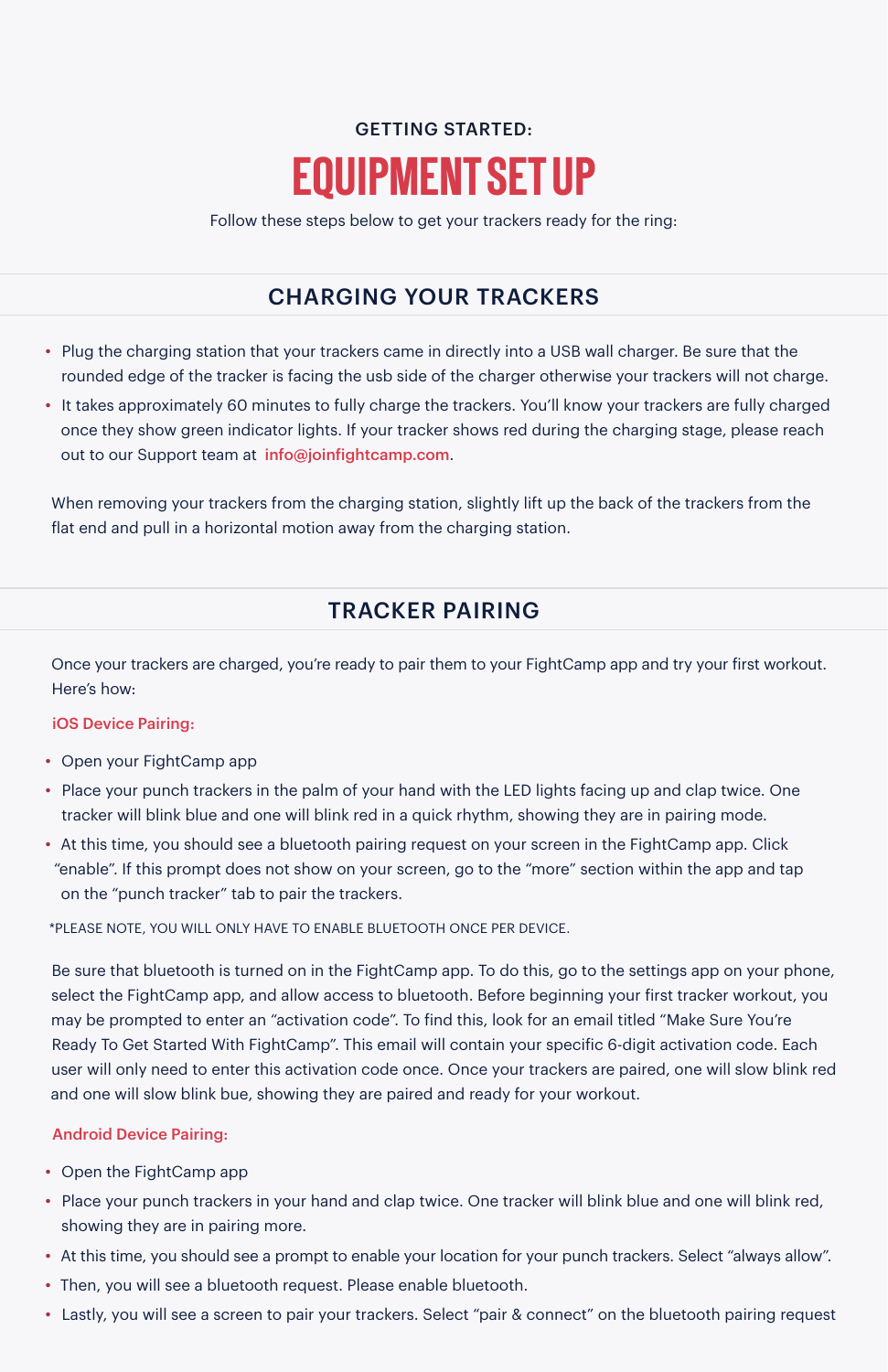#### TRACKER PLACEMENT

Your FightCamp quick wraps are designed with pockets to hold your Punch Trackers. Place the red tracker in the red wrap and the blue tracker in the blue wrap. Ensure that the rounded edge of each tracker is facing your knuckle, and that the indicator light is facing upwards. The trackers should be placed in your quick wraps on the top of your wrist running parallel to your wrist.

Please note: Trackers do not count punches during the warm-up, cool down, and body weight portions of the workout.

#### In order for your punches to count reliably:

- You must stand within 6ft of your device
- You must have stable Wifi
- If your Wifi is unable to support live streaming, we recommend downloading workouts in advance to playback while you're at home.

# BAG SETUP

#### Bag Base

To begin setting up your bag, you'll need to first choose the most convenient way to fill your base. We recommend using a funnel and filling the base with 350 pounds of DRY sand; however, for some FightCamp users, this isn't doable. Here are some additional options:

WATER: Water is much more convenient and will be easier to fill, empty, and move around when needed. However, the bag will be lighter at 250 lbs, which means it may move during your workouts.

DRY SAND & WATER: You can combine dry sand & water to stabilize the bag and bring the weight to 450lbs. However, this can get a bit messy, especially if you are planning on emptying it at any point.

BASE GEL: Base gel is our second most stable option. One bag of gel will mimic close to 400 pounds. You'll pour ⅔ of the gel into the base of the bag and fill the remainder of the base with water, leaving half an inch of room from the top. In 3-5 minutes the gel will absorb the water! This option is great for anyone that has a move in the near future.

\*DO NOT HIT THE BAG TOP UNTIL ALL FOUR FLAPS HAVE BEEN FULLY SECURED.



BAG SETUP

#### Bag Top

- Slide the bag top down the middle of the base
- Once the bag top is secure, pull the flaps over the lip of the base
- When the flaps are secured over the lip, work the straps through the buckle
- Ensure the straps are pulled tight to avoid bag top movement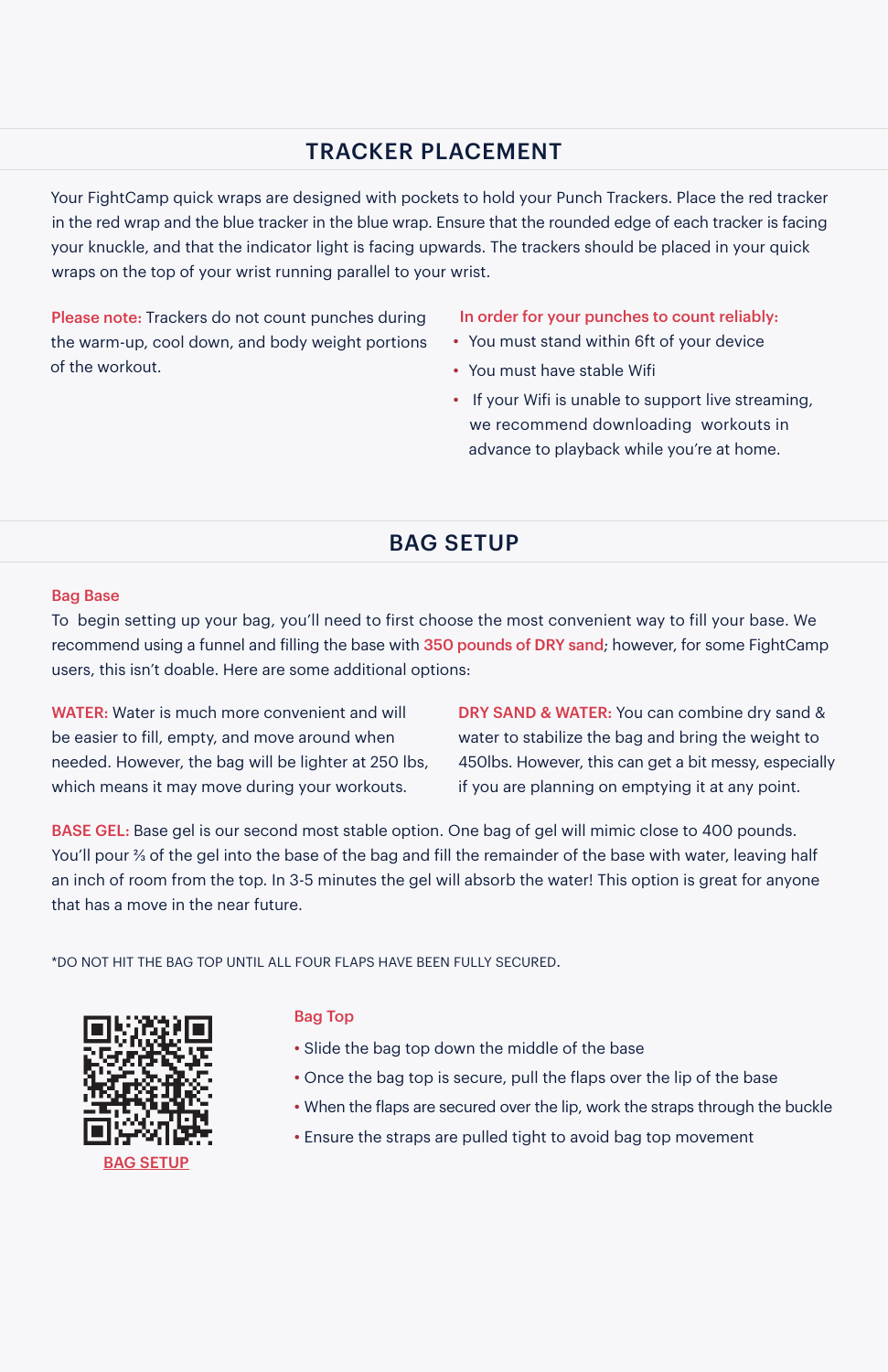### MAT SETUP



The FightCamp floor mat comes in 8 pieces, each one measuring 2' x 2'. These pieces assemble and interlock together like a puzzle. The recommended setup for the mat is a rectangle of 2 pieces wide and 4 pieces long. This rectangle will measure 8' x 4'.

# THE WORKOUT

When loading the FightCamp app, you'll see the following: different workout lengths, skill levels, and categories.

#### WORKOUT LENGTHS:

4 rounders: 15 minutes 6 rounders: 25 minutes 8 rounders: 30 minutes 10 rounders: 40 minutes

#### WORKOUT SKILL LEVELS:

Open: These feature basic, entry-level punch combinations and are perfect for those at all different skill levels.

Intermediate: These workouts are meant for those who are entering FightCamp with 3+ months of prior experience at a boxing gym (or similar martial arts gym).

Advanced: Advanced-level workouts are for those entering Fight-Camp with 10+ months of boxing experience at a boxing gym (or similar martial arts gym).

#### WORKOUT CATEGORIES:

Combo build up- a challenge for your brain as you build up to complex combinations 1 punch at a time.

Switch stance- buildup a combination and then switch stances and repeat halfway through.

Upper body boxing/upper body kickboxing- focused on strengthening your upper body with a mixture of striking and upper body bodyweight exercises.

Lower body bodying/lower body kickboxing- focused on strengthening your lower body with lots of striking and lower body bodyweight exercises.

Full body boxing/full body kickboxing- focused on strengthening your entire body with lots of striking and a mixture of full body bodyweight exercises.

Burnout boxing/kickboxing- heavily focused on alternating between aerobic and cardio sprinting.

Knockout Power boxing/kickboxing- Mixture of power punching/kicking combinations and bodyweight exercises to help you build strength and power.

Pure punching/pure striking kickboxing- All punches and kicks.

Pro combos boxing/kickboxing- Intermediate/advanced level workout that challenge you round by round with difficult combinations.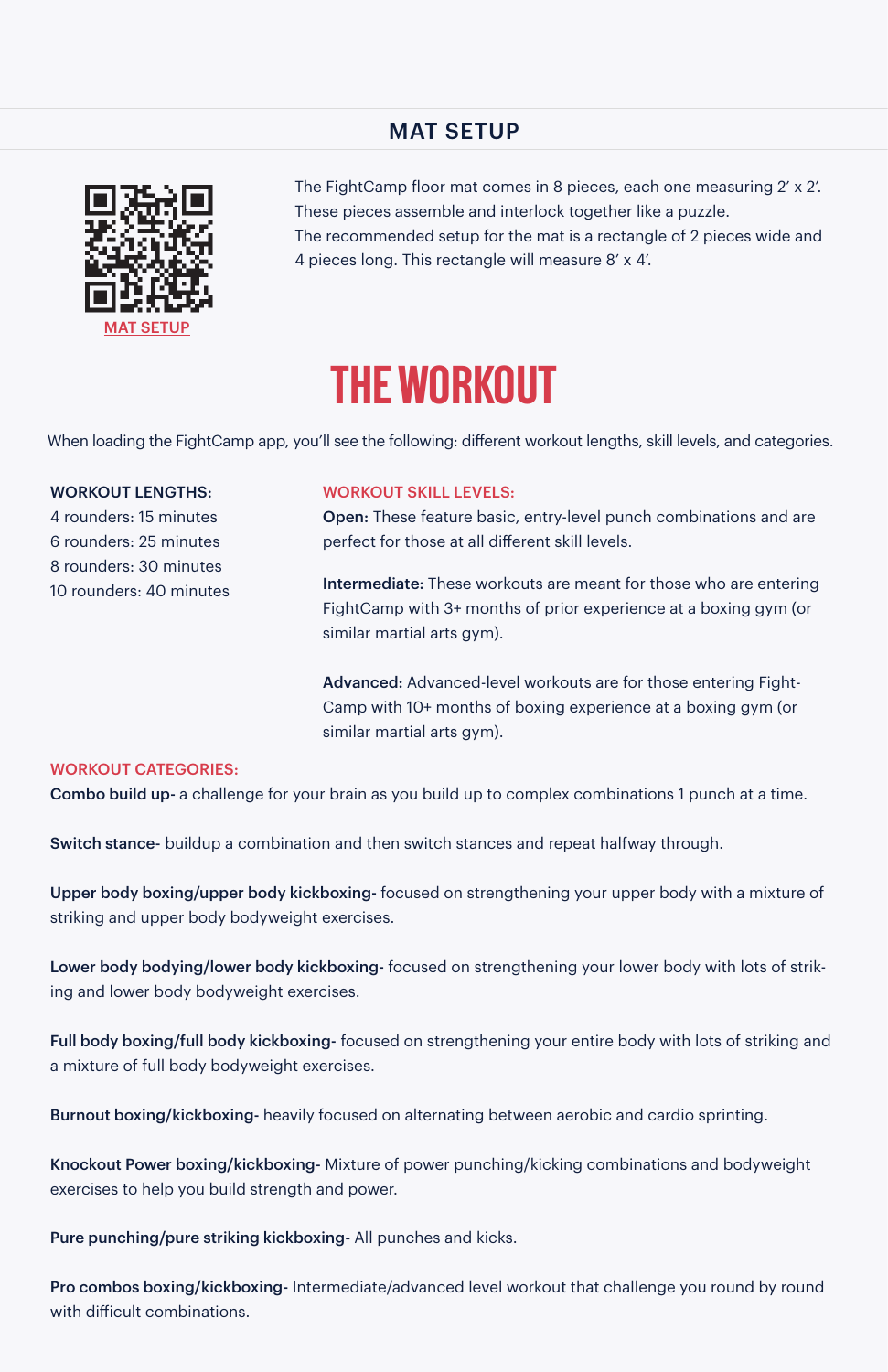## WHAT IS OUTPUT

Output is your total score for the workout and for each round. It is based on the number of punches you throw, the speed of each punch and the technique you punch with. To increase your output, make your punches quicker and snappier. Once your punch lands in the bag, quickly pull it back to your body rather than punching through the bag. Output is what you should aim to increase over time, and is a measure of how you're improving each time you repeat a workout.

## WHAT ARE PUNCH GOALS?

For every round, the trainer will set a minimum punch goal that you are challenged to meet. Once you reach this goal for the round, you will get a check mark and each additional punch will be added to your total punch count for the full workout. If you have a hard time reaching the punch goal for any given round or workout, challenge yourself to try the workout again and beat it!

For punch combinations, we use the boxing number system (numbers 1-6) to denote the punches that are called for in the combo.

1. The Jab 2. The Cross 3. The Lead-Hook 4. The Rear-Hook 5. The Lead-Uppercut 6. The Rear-Uppercut